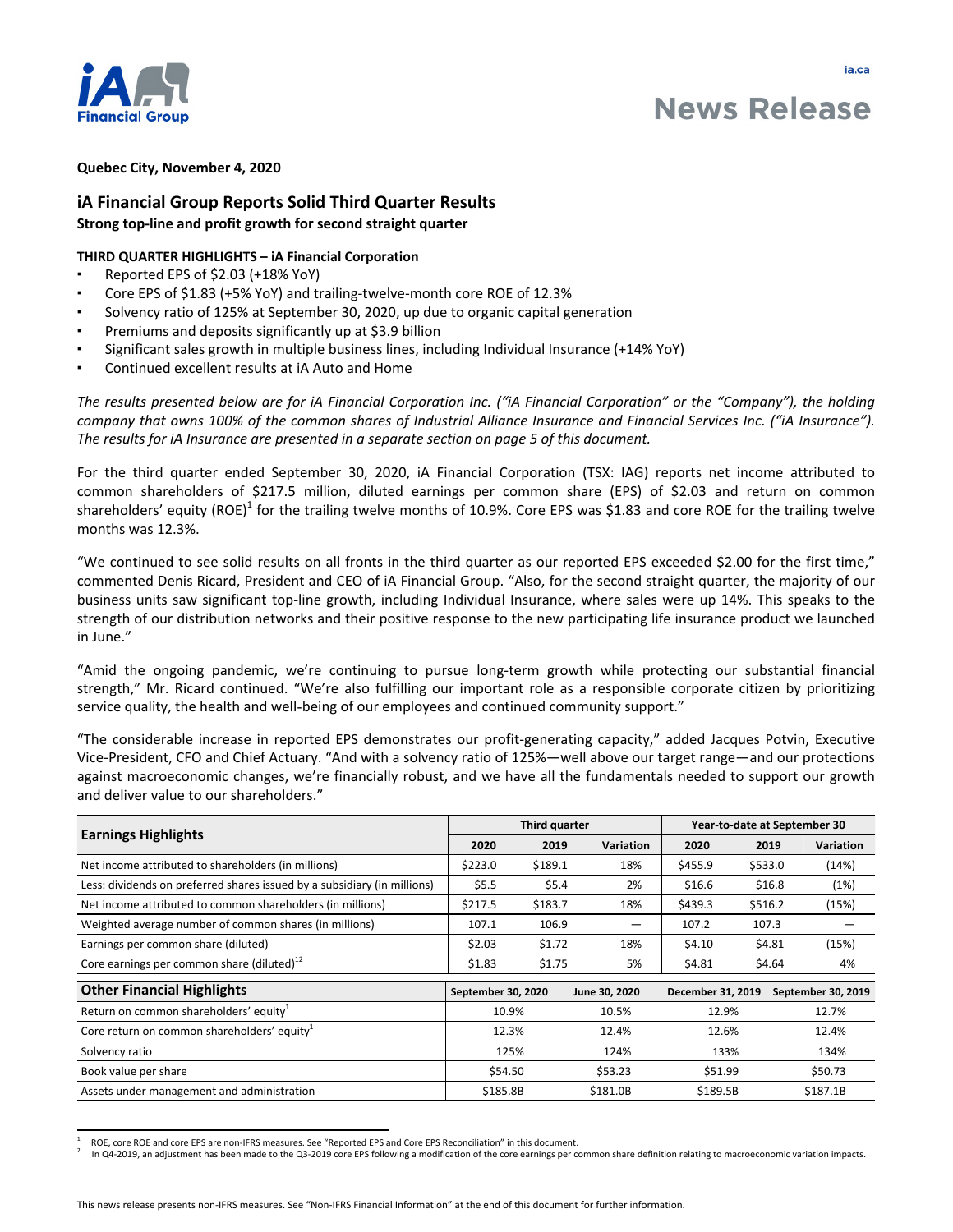The results of iA Financial Corporation for the third quarter of 2020 are presented on a consolidated basis with those of its subsidiaries, including iA Insurance.

Unless otherwise indicated, the results presented in this document are compared with those from the corresponding period in the *previous* year.

**Profitability** – For the third quarter ended September 30, 2020, iA Financial Corporation reports diluted earnings per share (EPS) of \$2.03, compared to \$1.72 in the same quarter of 2019 (+18%). Core EPS of \$1.83 is up 5% from \$1.75 a year earlier. These results include those related to the IAS acquisition in the United States as of May 22, 2020. Without the IAS results for the period from May 22 to June 30, 2020, diluted EPS for the quarter would have been \$2.02.

The following table reconciles reported and core EPS for the third quarter. Adjustments applied in the Company's core EPS calculation are explained in the section titled "Non-IFRS Financial Information."

| <b>Reported EPS and Core EPS Reconciliation</b>     |               |         |           |                              |         |           |  |  |  |
|-----------------------------------------------------|---------------|---------|-----------|------------------------------|---------|-----------|--|--|--|
|                                                     | Third quarter |         |           | Year-to-date at September 30 |         |           |  |  |  |
| (On a diluted basis) <sup>3</sup>                   | 2020          | 2019    | Variation | 2020                         | 2019    | Variation |  |  |  |
| <b>Reported EPS</b>                                 | \$2.03        | \$1.72  | 18%       | \$4.10                       | \$4.81  | (15%)     |  |  |  |
| <b>Adjusted for:</b>                                |               |         |           |                              |         |           |  |  |  |
| Specific items:                                     |               |         |           |                              |         |           |  |  |  |
| Unusual income tax gains and losses                 |               |         |           |                              | (50.04) |           |  |  |  |
| Sale of residential mortgage portfolio              | (50.06)       |         |           | (50.06)                      |         |           |  |  |  |
| Software and other writedowns                       | \$0.11        |         |           | \$0.11                       |         |           |  |  |  |
| Sale of iA Investment Counsel                       |               |         |           | (50.08)                      |         |           |  |  |  |
| Acquisition and integration costs                   | \$0.02        |         |           | \$0.08                       |         |           |  |  |  |
| PPI purchase price and goodwill adjustments         | -             | \$0.08  |           |                              | \$0.08  |           |  |  |  |
| PPI goodwill impairment                             |               |         |           | \$0.22                       |         |           |  |  |  |
| Market-related gains and losses                     | (50.12)       | (50.07) |           | \$0.58                       | (50.25) |           |  |  |  |
| Experience gains and losses in excess of \$0.04 EPS |               |         |           |                              |         |           |  |  |  |
| Policyholder experience                             |               | \$0.03  |           | \$0.09                       | \$0.03  |           |  |  |  |
| Strain on sales                                     | -             |         |           | \$0.01                       |         |           |  |  |  |
| Income on capital (excluding iAAH)                  |               |         |           | \$0.01                       |         |           |  |  |  |
| iA Auto and Home experience                         | (50.07)       | (50.01) |           | (50.17)                      | (50.01) |           |  |  |  |
| Usual income tax gains and losses                   | (50.08)       |         |           | (50.08)                      | \$0.02  |           |  |  |  |
| <b>Core EPS</b>                                     | \$1.83        | \$1.75  | 5%        | \$4.81                       | \$4.64  | 4%        |  |  |  |

The following items presented in the "Sources of Earnings" section of the Company's Financial Information Package explain the differences between management's expectations and reported earnings for the three-month period ended September 30, 2020. This information contains non-IFRS measures. All figures are after tax unless otherwise indicated.

**Expected profit on in-force** of \$224.6 million compares with \$206.9 million in the third quarter of 2019 (+9%). This increase is essentially explained by the increase in expected profit on in-force in US Operations given the contribution of the IAS acquisition. Note that expected profit on in-force for the third quarter includes that related to the IAS acquisition in the United States for the period from May 22 to September 30, 2020, which is in line with management's expectations as stated during the second quarter 2020 results disclosure.

**Experience gains (losses) versus expected profit** – For the third quarter of 2020, the Company reports a total net experience gain of \$0.18 EPS (\$19.0 million) versus management expectations. Details follow for each line of business.

This news release presents non-IFRS measures. See "Non-IFRS Financial Information" at the end of this document for further information.

<sup>3</sup> In Q4-2019, an adjustment has been made to the Q3-2019 core EPS following a modification of the core earnings per common share definition relating to macroeconomic variation impacts.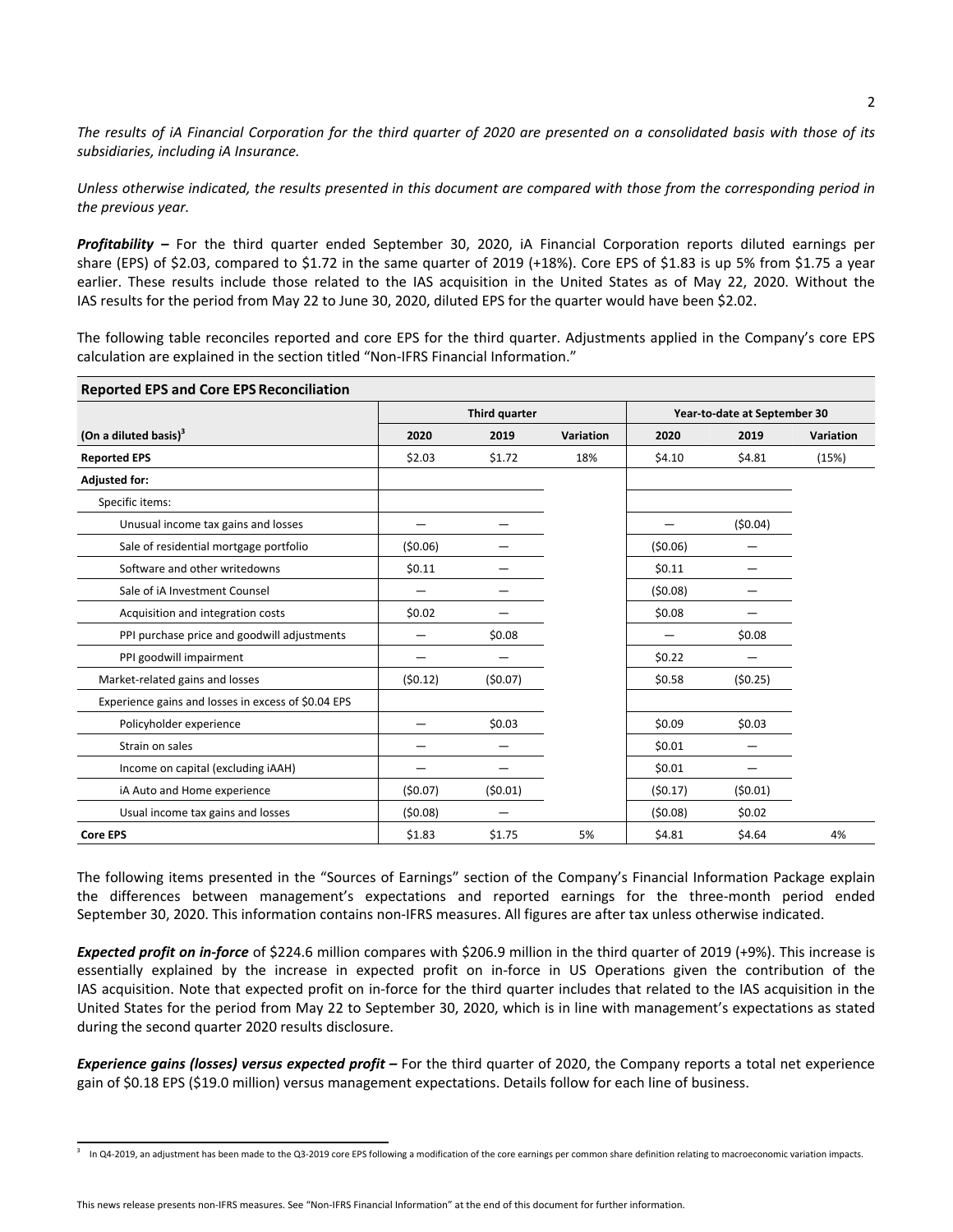*Individual Insurance* reported an experience gain of \$0.11 EPS (\$12.8 million), resulting mainly from favourable macroeconomic changes. The markets had a positive impact on universal life insurance policies  $(+\text{S0.05 EPS})$  and on assets backing individual insurance reserves (+\$0.02 EPS). In addition, mortality was unfavourable (-\$0.02 EPS); morbidity was favourable, particularly with respect to short-term and long-term disability (+\$0.03 EPS); expenses were lower than expected  $(+\xi 0.02$  EPS); commission income for the PPI subsidiary was lower than expected, consistent with the first quarter goodwill adjustment (-\$0.01 EPS); and, lastly, various other items generated a slight gain (+\$0.02 EPS).

*Individual Wealth Management* reported favourable experience for the quarter (gain of \$3.5 million or +\$0.04 EPS). Gains were generated by the positive impact of macroeconomic changes on investment fund income (MERs) (+\$0.02 EPS) and on the segregated fund hedging program (+\$0.03 EPS). In contrast, commissions paid on mutual fund sales were higher than expected  $(-50.01$  EPS).

*Group* Insurance recorded a gain of \$0.04 EPS (\$4.0 million) for the quarter. Experience in Employee Plans was slightly better than expected (+\$0.01 EPS) with favourable long-term disability experience being offset in part by unfavourable experience in health and dental insurance and unfavourable mortality. In Dealer Services (including car loans), expenses were lower than expected  $(+\text{\$0.02 EPS})$ , as were integration costs for the acquisitions announced on January 10, 2020  $(+\text{\$0.01 EPS})$ . Lastly, results were in line with expectations in Special Markets Solutions.

*Group Savings and Retirement* reported a gain of \$2.0 million (+\$0.02 EPS) due to favourable longevity (+\$0.01 EPS) and lower expenses  $(+$0.01$  EPS).

*US* Operations reported experience below expectations for the quarter (loss of \$0.03 EPS or \$3.3 million). This is explained by unfavourable mortality in Individual Insurance (-\$0.05 EPS), nearly half of which can be attributed to confirmed COVID-19 cases. Dealer Services recorded favourable experience (+\$0.02 EPS) with slightly higher income and lower than expected IAS integration costs. Note that the business line's third quarter results include operating profit from the IAS acquisition for the period from May 22 to September 30, 2020, and are in line with management's expectations as stated during the second quarter 2020 results disclosure.

**Strain in Individual Insurance and US Operations** – Strain on new business for the two business lines amounted to \$1.5 million pre-tax, or 2% of sales for the quarter. This is close to expectations due to two offsetting items. First, as in the first and second quarters, the strain calculation takes into account the first quarter drop in interest rates (-\$0.03 EPS). Second, a positive impact was generated by increased premiums in Individual Insurance (+\$0.03 EPS).

**Income on capital** – Income on capital amounted to \$19.3 million pre-tax, representing a gain of \$0.02 EPS. This is explained in part by experience at iAAH, which was once again much more favourable than expected  $(+\xi 0.11$  EPS) due mainly to lower claims, particularly in auto insurance, as well as lower expenses. Other variations versus expected income on capital are as follows:

- The sale of the residential mortgage portfolio generated a gain  $(+\xi 0.06$  EPS).
- The writedown of assets, in particular the revision of the useful life of a software application, led to a loss (-\$0.11 EPS).
- The February debenture issuance had a positive impact on income (+\$0.02 EPS), offset by higher financing expenses due to the same issuance (-\$0.02 EPS).
- Various other items led to lower than expected income on capital (-\$0.04 EPS).

**Income taxes** – The effective tax rate for the quarter was 16.9%. This lower than expected tax expense represents a positive impact of \$0.12 EPS and essentially stems from the Company's status as a multinational insurer, which allows for lower taxation on investment income.

Business growth - Premiums and deposits exceeded \$3.9 billion in the third quarter, an increase of 43% year over year, mainly due to the contribution of the Group Savings and Retirement and Individual Wealth Management business lines.

Assets under management and administration of \$185.8 billion compared to \$187.1 billion in the same quarter last year. They were up 3% during the third quarter, however, supported by net fund entries and market growth.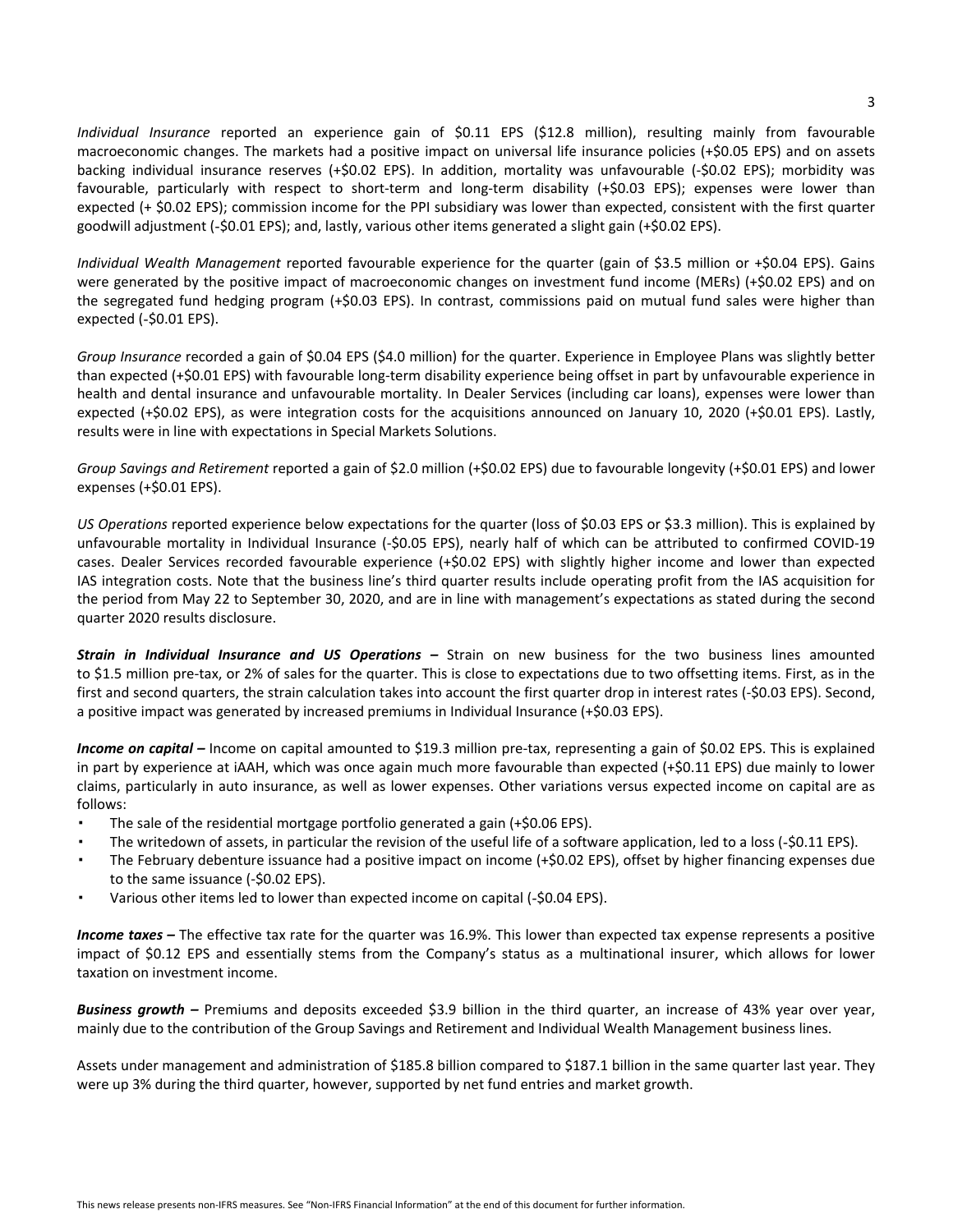In Individual Insurance, total sales of \$53.4 million continued their momentum with a year-over-year increase of 14% for the quarter and 11% for the year to date. This positive result stems in part from sales of the new participating whole life product launched in June.

In Individual Wealth Management, guaranteed product sales for the quarter were up significantly from last year at \$208.2 million (+29%). Gross segregated fund sales totalled \$724.9 million (+26%), and net sales were up significantly at \$375.9 million compared to \$167.8 million a year earlier. The Company remains first in the industry for net segregated fund sales. Gross mutual fund sales were up 17% year over year at \$544.7 million, while net sales were positive for the second quarter in a row with net inflows of \$47.6 million.

The Group Insurance business line is made up of three divisions. In the Employee Plans division, sales totalled \$26.1 million, more than doubling the \$12.9 million recorded in the same quarter last year. This result stems in part from the large number of new groups implemented during the quarter. In the Dealer Services division, total sales of \$309.1 million were up 3% from 2019. By product, P&C sales were \$87.0 million (+23%), creditor insurance sales were \$90.1 million (-8%) and car loan originations totalled \$132.0 million, mimicking their strong performance from the same period last year. Lastly, sales in the Special Markets Solutions division were \$40.3 million, down from \$62.9 million a year earlier. This decrease is largely explained by significantly lower sales of travel insurance due to the pandemic.

In Group Savings and Retirement, total third quarter sales amounted to \$1,180.0 million, significantly up from \$446.5 million a year earlier. This strong result was supported by the signing of several groups with sizable assets as well as a major insured annuity contract. Note that sales in this business line can vary considerably based on the size and number of contracts sold.

In US Operations, Individual Insurance sales totalled US\$33.7 million (+30%). Dealer Services sales (including IAS sales for the period from May 22 to September 30, 2020) more than doubled at US\$249.1 million. Along with the addition of IAS's sales, this growth is essentially explained by the recovery of car sales following the reopening of dealerships that had closed during the second quarter.

At iA Auto and Home, direct written premiums in the third quarter were up 14% year over year at \$109.8 million.

**Participating life insurance product** – On June 8, 2020, iA Financial Group's Individual Insurance sector rounded out its product lineup by launching iA PAR, a flexible new participating life insurance product. After one full quarter on the market, sales are in line with management objectives, mainly due to the excellent response to the product by all of the Company's distribution networks. On another note, premiums were increased for various individual insurance products during the quarter, mainly to reflect the drop in interest rates since the beginning of the year.

**Sale of residential mortgage portfolio** – On September 1, 2020, the Company assigned to a third party, by way of a sales agreement, its residential mortgage portfolio held through iA Insurance as well as its rights and obligations toward the Canada Mortgage and Housing Corporation (CMHC) regarding residential mortgages included under the mortgage-backed securities program issued under the *National Housing Act*. This sale reflects management's decision to exit the residential mortgage market. The Company transferred the risks and rewards related to this portfolio and, consequently, derecognized the residential mortgages. Under this transaction, the Company received monetary consideration and recognized government bonds under its assets.

**Financial position** – At September 30, 2020, the solvency ratio was 125%, compared with 124% at June 30, 2020 and 134% a year earlier. This is above the Company's target range of 110% to 116%. The increase of 1 percentage point during the quarter essentially stems from organic capital generation. The debt ratio at September 30, 2020 was 25.1%, compared to 25.6% at June 30, 2020.

**Reinsurance agreements** – Since the beginning of fourth quarter 2020, the Company has taken advantage of a favourable reinsurance environment to begin signing new reinsurance agreements (in Canada and the United States) that will have an impact on its fourth quarter financial results. The full impact of these agreements will be assessed during the fourth quarter and disclosed with the Company's financial results as at December 31, 2020. At this time, the Company plans to use the gains from these agreements to take on additional protections against uncertainties arising from the current pandemic. The overall impact on fourth quarter 2020 results is expected to be positive or neutral.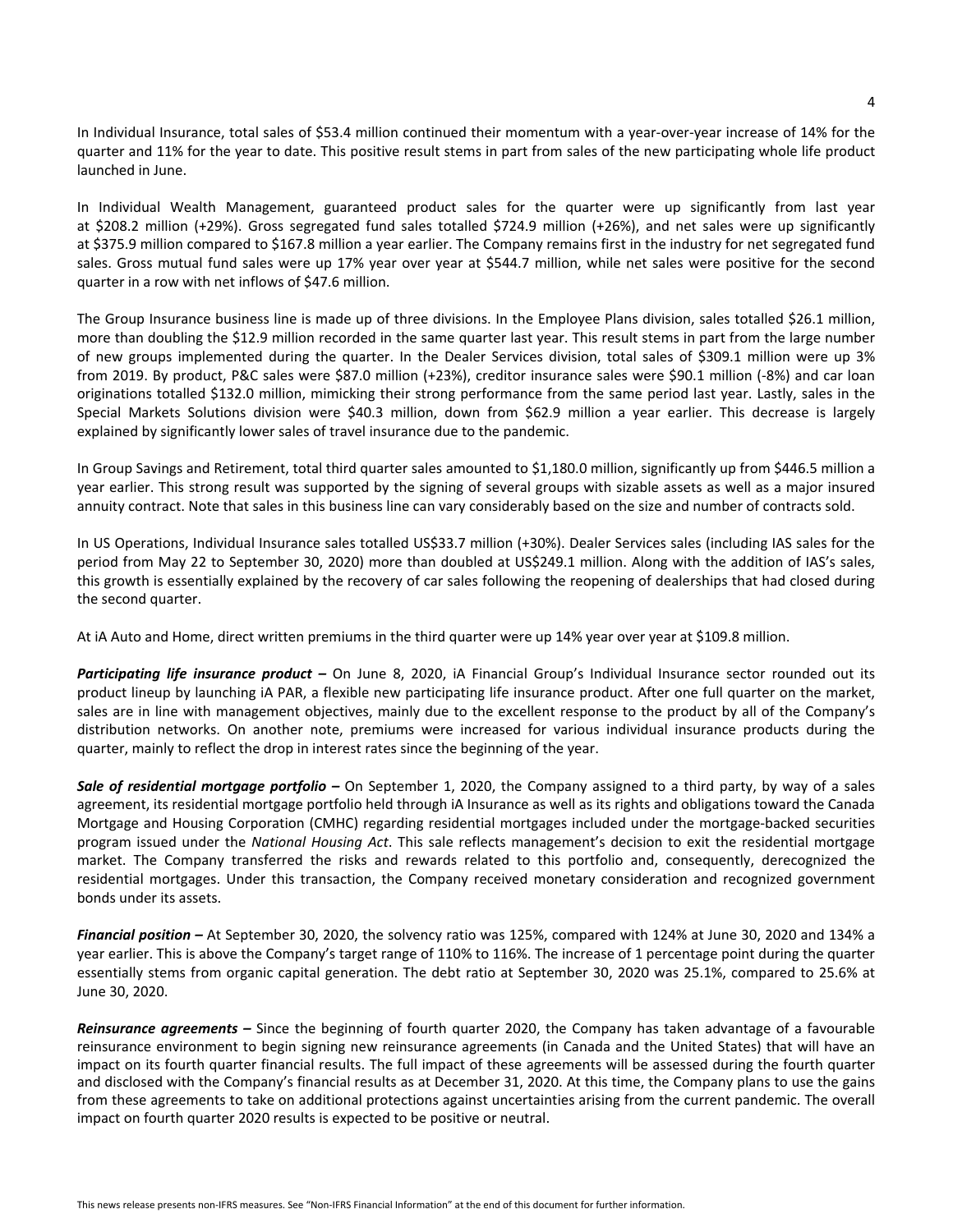**Annual actuarial assumption review** – The annual review of actuarial assumptions has begun and will be finalized in the coming weeks. The final results will be reported on February 11, 2021, with the fourth quarter 2020 earnings release. Aside from the additional pandemic-related protections mentioned above, the Company believes the impact of the annual actuarial assumption review on fourth quarter 2020 results will be immaterial.

**Book value** – The book value per common share was \$54.50 at September 30, 2020, up 2% from the previous quarter and 7% over twelve months.

Dividend – In accordance with regulators' instructions not to increase dividends on common shares due to the COVID-19 pandemic, the Board of Directors has approved a quarterly dividend of \$0.4850 per share, the same as that announced the previous quarter, on the outstanding common shares of iA Financial Corporation. This dividend is payable on December 15, 2020 to the shareholders of record at November 20, 2020.

*Normal Course Issuer Bid –* On November 6, 2019, the Company announced the renewal of its Normal Course Issuer Bid, under which it may redeem, between November 12, 2019 and November 11, 2020, up to 5,335,397 common shares, representing approximately 5% of its common shares issued and outstanding as at November 1, 2019. The redemption purchases will be made at market price at the time of purchase through the facilities of the Toronto Stock Exchange or an alternative Canadian trading system, in accordance with market rules and policies. The common shares redeemed will be cancelled. The Company did not redeem or cancel any of its outstanding common shares in the third quarter of 2020, as redemptions are currently on hold in accordance with regulators' instructions.

**Dividend Reinvestment and Share Purchase Plan** – Registered shareholders wishing to enrol in *iA* Financial Corporation's Dividend Reinvestment and Share Purchase Plan (DRIP) so as to be eligible to reinvest the next dividend payable on December 15, 2020 must ensure that the duly completed form is delivered to Computershare no later than 4:00 p.m. on November 13, 2020. Enrolment information is provided on iA Financial Group's website at ia.ca under *About iA*, in the *Investor Relations/Dividends* section. Common shares issued under iA Financial Corporation's DRIP will be purchased on the secondary market and no discount will be applicable.

\_\_\_\_\_\_\_\_\_\_\_\_\_\_\_\_\_\_\_\_\_\_\_\_\_\_\_\_\_\_\_\_\_\_\_\_\_\_\_\_\_\_\_\_\_\_\_\_\_\_\_\_\_\_\_\_\_\_\_\_\_\_\_\_\_\_\_\_\_\_\_\_\_\_\_\_\_\_\_\_\_\_\_\_\_\_\_\_\_\_\_\_\_\_\_\_\_\_\_\_\_\_\_\_\_\_\_\_

## **THIRD QUARTER HIGHLIGHTS - iA Insurance**

**Profitability** – In the third quarter of 2020, iA Insurance recorded net income attributed to its sole common shareholder, iA Financial Corporation, of \$222.0 million, compared to \$183.4 million a year earlier. This increase is mainly explained by favourable macroeconomic changes, the gain on the sale of the residential mortgage portfolio (mentioned above) and the increase in net premiums.

Financial position – The solvency ratio was 124% at September 30, 2020, compared with 121% at the end of the previous quarter and 126% a year earlier. This is above the minimum required by regulatory authorities as well as iA Insurance's target range of 110% to 116%.

Dividend – iA Insurance did not declare any dividend in the third quarter of 2020. For the fourth quarter of 2020, the Board of Directors of iA Insurance approved a dividend of \$510.0 million to its sole common shareholder, iA Financial Corporation.

| <b>iA</b> Insurance                                  |                    |       |               |                              |       |                    |  |
|------------------------------------------------------|--------------------|-------|---------------|------------------------------|-------|--------------------|--|
| <b>Earnings Highlights</b>                           | Third quarter      |       |               | Year-to-date at September 30 |       |                    |  |
| (In millions of dollars)                             | 2020               | 2019  | Variation     | 2020                         | 2019  | Variation          |  |
| Net income attributed to shareholders                | 228.0              | 188.8 | 20.8%         | 472.7                        | 532.7 | (11.3%)            |  |
| Less: dividends on preferred shares                  | 6.0                | 5.4   | 11.1%         | 17.0                         | 16.8  | 1.2%               |  |
| Net income attributed to common shareholders         | 222.0              | 183.4 | 21.0%         | 455.7                        | 515.9 | (11.7%)            |  |
| <b>Other Financial Highlights</b>                    |                    |       |               |                              |       |                    |  |
| (In millions of dollars, unless otherwise indicated) | September 30, 2020 |       | June 30, 2020 | December 31, 2019            |       | September 30, 2019 |  |
| Total capital                                        | 6,197.5            |       | 5,956.5       | 6,410.9                      |       | 6,510.6            |  |
| Solvency ratio                                       | 124%               |       | 121%          | 126%                         |       | 126%               |  |

\_\_\_\_\_\_\_\_\_\_\_\_\_\_\_\_\_\_\_\_\_\_\_\_\_\_\_\_\_\_\_\_\_\_\_\_\_\_\_\_\_\_\_\_\_\_\_\_\_\_\_\_\_\_\_\_\_\_\_\_\_\_\_\_\_\_\_\_\_\_\_\_\_\_\_\_\_\_\_\_\_\_\_\_\_\_\_\_\_\_\_\_\_\_\_\_\_\_\_\_\_\_\_\_\_\_\_\_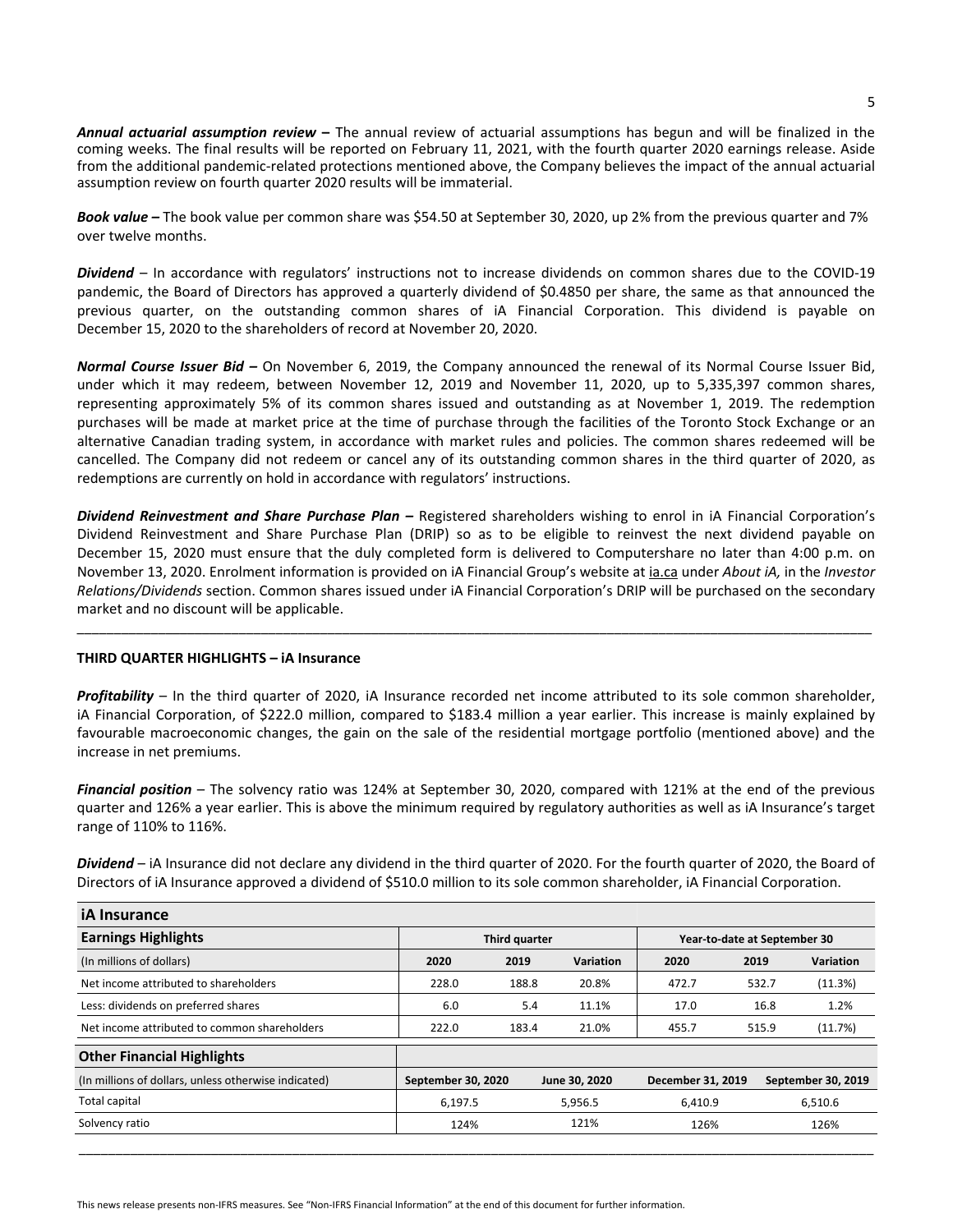#### **GENERAL INFORMATION**

#### **Non-IFRS Financial Information**

iA Financial Corporation and iA Insurance (collectively "iA Financial Group") report their financial results and statements in accordance with International Financial Reporting Standards (IFRS). iA Financial Group also publishes certain financial measures that are not based on IFRS (non-IFRS). A financial measure is considered a non-IFRS measure for Canadian securities law purposes if it is presented other than in accordance with the generally accepted accounting principles used for the companies' audited financial statements. These non-IFRS financial measures are often accompanied by and reconciled with IFRS financial measures. For certain non-IFRS financial measures, there are no directly comparable amounts under IFRS. iA Financial Group believes that these non-IFRS financial measures provide additional information to better understand iA Financial Group's financial results and assess its growth and earnings potential, and that they facilitate comparison of the quarterly and full-year results of iA Financial Group's ongoing operations. Since non-IFRS financial measures do not have standardized definitions and meaning, they may differ from the non-IFRS financial measures used by other institutions and should not be viewed as an alternative to measures of financial performance determined in accordance with IFRS. IA Financial Group strongly encourages investors to review its financial statements and other publicly-filed reports in their entirety and not to rely on any single financial measure.

Non-IFRS financial measures published by iA Financial Corporation include, but are not limited to: return on common shareholders' equity (ROE), core earnings per common share (core EPS), core return on common shareholders' equity (core ROE), sales, net sales, assets under management (AUM), assets under administration (AUA), premium equivalents, deposits, sources of earnings measures (expected profit on in-force, experience gains and losses, strain on sales, changes in assumptions, management actions and income on capital), capital, solvency ratio, interest rate and equity market sensitivities, loan originations, finance receivables and average credit loss rate on car loans.

The analysis of profitability according to the sources of earnings presents sources of income in compliance with the guideline issued by the Office of the Superintendent of Financial Institutions and developed in co-operation with the Canadian Institute of Actuaries. This analysis is intended to be a supplement to the disclosure required by IFRS and to facilitate the understanding of iA Financial Corporation's financial position by both existing and prospective stakeholders to better form a view as to the quality, potential volatility and sustainability of earnings. It provides an analysis of the difference between actual income and the income that would have been reported had all assumptions at the start of the reporting period materialized during the reporting period. It sets out the following measures: expected profit on in-force business (representing the portion of the consolidated net income on business in force at the start of the reporting period that was expected to be realized based on the achievement of best-estimate assumptions); experience gains and losses (representing gains and losses that are due to differences between the actual experience during the reporting period and the best-estimate assumptions at the start of the reporting period); new business strain (representing the point-of-sale impact on net income of writing new business during the period); changes in assumptions, management actions and income on capital (representing the net income earned on iA Financial Corporation's surplus funds).

Core earnings per common share is a non-IFRS measure used to better understand the capacity of iA Financial Corporation to generate sustainable earnings.

Management's estimate of iA Financial Corporation's core earnings per common share excludes: 1) specific items, including but not limited to year-end assumption changes and unusual income tax gains and losses; 2) gains and losses from macroeconomic variations related to universal life policies, the level of assets backing long-term liabilities, investment funds (MERs) and the dynamic hedging program for segregated fund guarantees; 3) gains and losses in excess of \$0.04 per share, on a quarterly basis, for strain on Individual Insurance sales, for policyholder experience by business segment (Individual Insurance, Individual Wealth Management, Group Insurance, Group Savings and Retirement, US Operations and iA Auto and Home Insurance), for usual income tax gains and losses and for investment income on capital.

Non-IFRS financial measures published by iA Insurance include, but are not limited to: return on common shareholders' equity (ROE), sales, assets under management (AUM), assets under administration (AUA), capital and solvency ratio.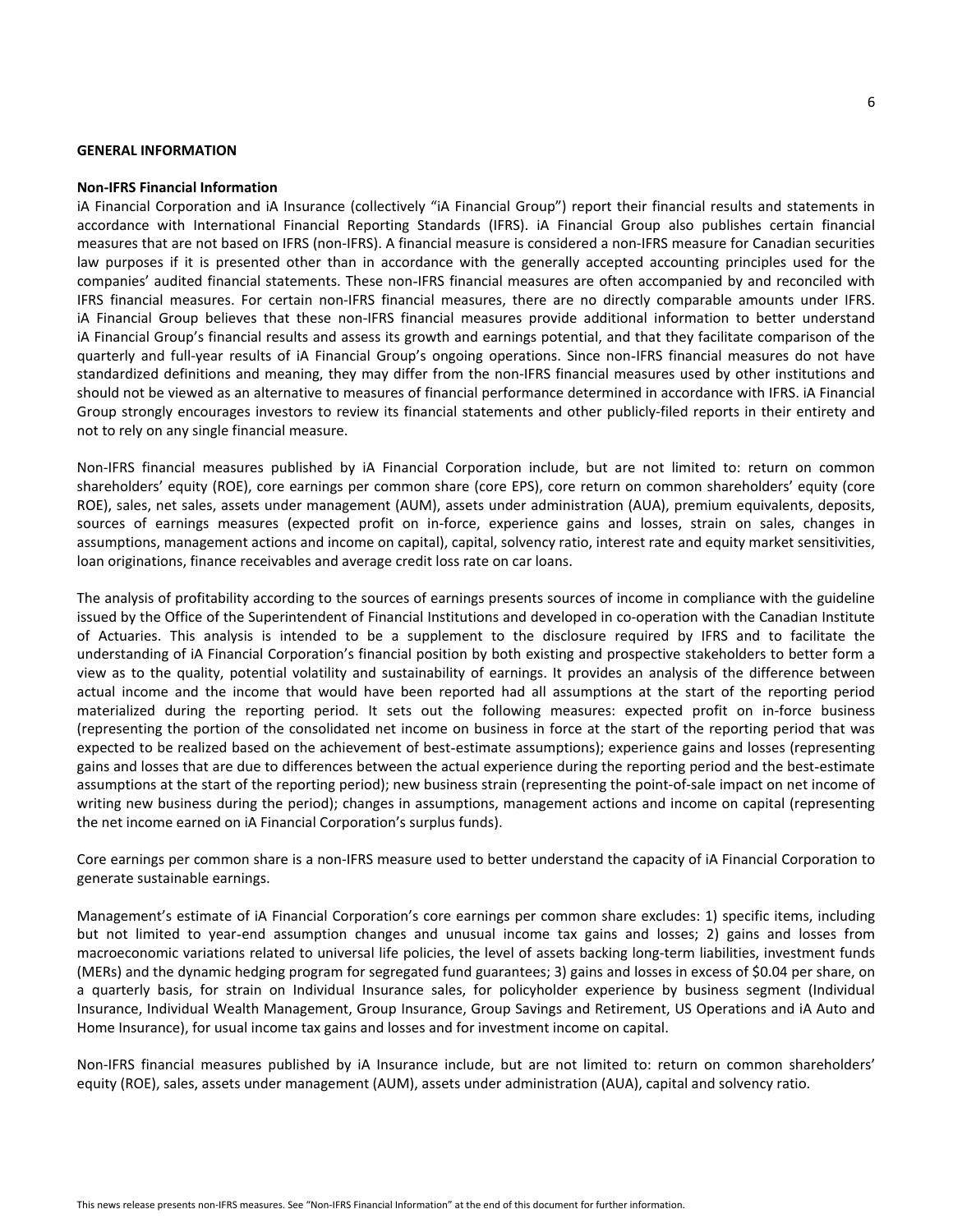Sales is a non-IFRS measure used to assess iA Financial Group's ability to generate new business. They are defined as fund entries on new business written during the period. Net premiums, which are part of the revenues presented in the financial statements, include fund entries from both in-force contracts and new business written during the period. Assets under management and administration is a non-IFRS measure used to assess iA Financial Group's ability to generate fees, particularly for investment funds and funds under administration. An analysis of revenues by sector is presented in the "Analysis According to the Financial Statements" section of the Management's Discussion and Analysis.

#### **Forward-looking Statements**

This news release may contain statements relating to strategies used by iA Financial Group or statements that are predictive in nature, that depend upon or refer to future events or conditions, or that include words such as "may", "will", "could", "should", "would", "suspect", "expect", "anticipate", "intend", "plan", "believe", "estimate", and "continue" (or the negative thereof), as well as words such as "objective" or "goal" or other similar words or expressions. Such statements constitute forward-looking statements within the meaning of securities laws. In this news release, forward-looking statements include, but are not limited to, information concerning possible or assumed future operating results. These statements are not historical facts; they represent only expectations, estimates and projections regarding future events and are subject to change, particularly in light of the ongoing and evolving COVID-19 pandemic, its effect on the global economy and its uncertain impact on our operations.

Although iA Financial Group believes that the expectations reflected in such forward-looking statements are reasonable, such statements involve risks and uncertainties, and undue reliance should not be placed on such statements. Certain material factors or assumptions are applied in making forward-looking statements, and actual results may differ materially from those expressed or implied in such statements. Factors that could cause actual results to differ materially from expectations include, but are not limited to: general business and economic conditions; level of competition and consolidation; changes in laws and regulations, including tax laws; liquidity of iA Financial Group, including the availability of financing to meet existing financial commitments on their expected maturity dates when required; accuracy of information received from counterparties and the ability of counterparties to meet their obligations; accuracy of accounting policies and actuarial methods used by iA Financial Group; insurance risks such as mortality, morbidity, longevity and policyholder behaviour, including the occurrence of natural or man-made disasters, pandemic diseases (such as the current COVID-19 pandemic) and acts of terrorism.

Additional information about the material factors that could cause actual results to differ materially from expectations and about material factors or assumptions applied in making forward-looking statements may be found in the "Risk Management" section of the Management's Discussion and Analysis for 2019, the "Management of Risks Associated with Financial Instruments" note to the audited consolidated financial statements for the year ended December 31, 2019, the "Risk Update" section of the Management's Discussion and Analysis for the period ended March 31, 2020, and elsewhere in iA Financial Group's filings with the Canadian Securities Administrators, which are available for review at <sedar.com>.

The forward-looking statements in this news release reflect iA Financial Group's expectations as of the date of this document. iA Financial Group does not undertake to update or release any revisions to these forward-looking statements to reflect events or circumstances after the date of this document or to reflect the occurrence of unanticipated events, except as required by law.

## **Documents Related to the Financial Results**

For a detailed discussion of iA Financial Corporation's and iA Insurance's third quarter results, investors are invited to consult the Management's Discussion and Analysis for the quarter ended September 30, 2020, the related financial statements and accompanying notes and the Financial Information Package for each company, all of which are available on the iA Financial Group website at <ia.ca> under *About iA*, in the *Investor Relations/Financial Reports* section and on SEDAR at <sedar.com>.

#### **Conference Call**

Management will hold a conference call to present iA Financial Group's third quarter results on Wednesday, November 4, 2020 at 2:00 p.m. (ET). The dial-in number is 416-981-9031 or 1-800-753-6150 (toll-free within North America). A replay of the conference call will be available for a one-week period, starting at 4:30 p.m. on Wednesday, November 4, 2020. To access the conference call replay, dial 1-800-558-5253 (toll-free) and enter access code 21970071. A webcast of the conference call (listen-only mode) will also be available on the iA Financial Group website at *<ia.ca>*.